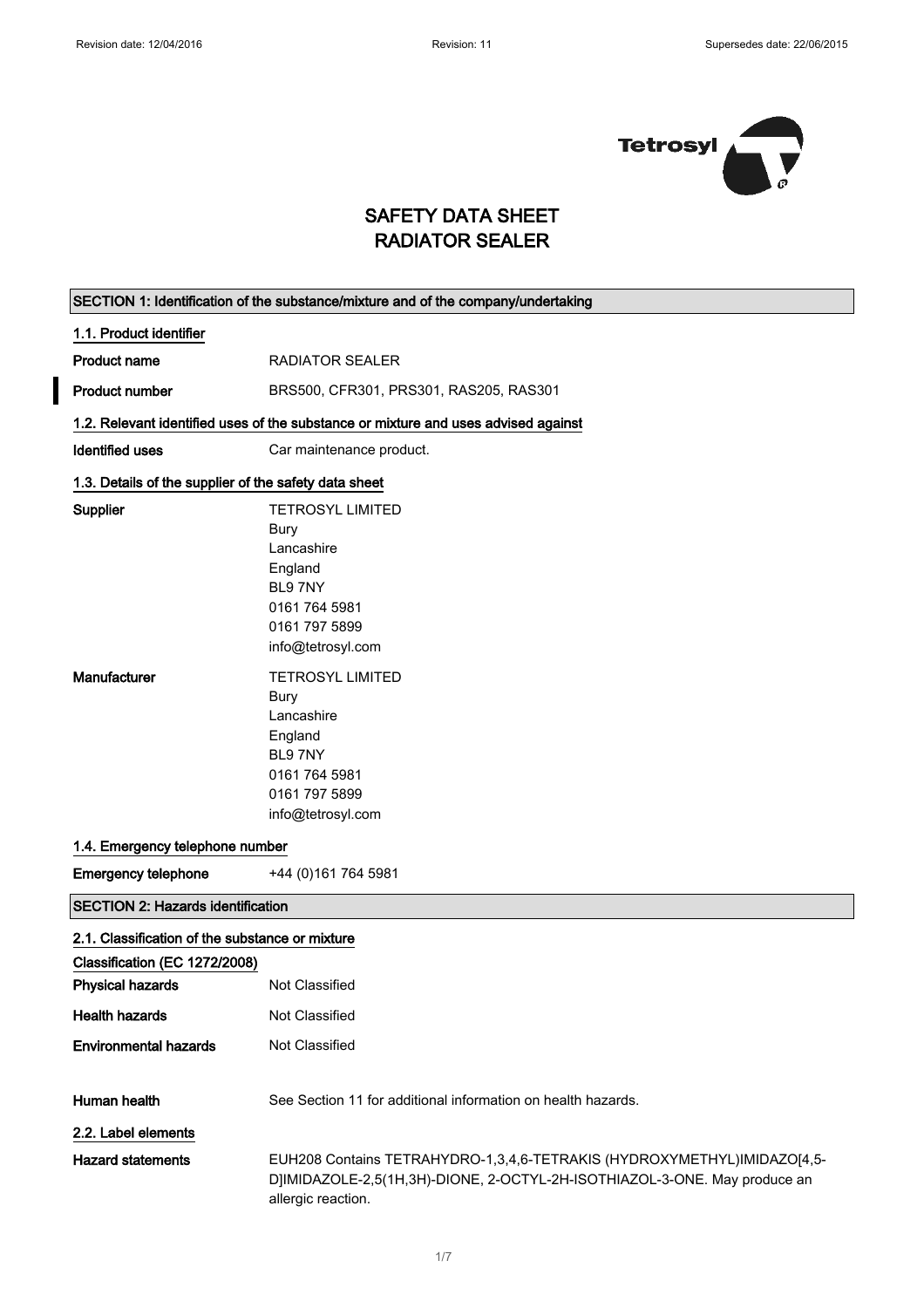| <b>Precautionary statements</b> | P101 If medical advice is needed, have product container or label at hand.<br>P <sub>102</sub> Keep out of reach of children. |
|---------------------------------|-------------------------------------------------------------------------------------------------------------------------------|
| Detergent labelling             | Contains OCTYL ISOTHIAZOLONE, 2-METHYLISOTHIAZOL-3(2H)-ONE,<br>Benzisothiazolinone                                            |

#### 2.3. Other hazards

This substance is not classified as PBT or vPvB according to current EU criteria.

| <b>SECTION 3: Composition/information on ingredients</b> |                      |            |
|----------------------------------------------------------|----------------------|------------|
| 3.2. Mixtures                                            |                      |            |
| <b>TRIPOTASSIUM PHOSPHATE</b>                            |                      | $1 - 2.5%$ |
| CAS number: 7778-53-2                                    | EC number: 231-907-1 |            |
| <b>Classification</b>                                    |                      |            |

Skin Irrit. 2 - H315 Eye Irrit. 2 - H319 STOT SE 3 - H335

The full text for all hazard statements is displayed in Section 16.

#### SECTION 4: First aid measures

#### 4.1. Description of first aid measures

| <b>General information</b>                                                      | Remove affected person from source of contamination. Get medical attention if any discomfort<br>continues.                                                                     |  |
|---------------------------------------------------------------------------------|--------------------------------------------------------------------------------------------------------------------------------------------------------------------------------|--|
| Inhalation                                                                      | Get medical attention if any discomfort continues.                                                                                                                             |  |
| Ingestion                                                                       | Consult a physician for specific advice.                                                                                                                                       |  |
| <b>Skin contact</b>                                                             | Remove contaminated clothing immediately and wash skin with soap and water.                                                                                                    |  |
| Eye contact                                                                     | Rinse immediately with plenty of water. Remove any contact lenses and open eyelids wide<br>apart. Continue to rinse for at least 15 minutes. Do not rub eye.                   |  |
| 4.2. Most important symptoms and effects, both acute and delayed                |                                                                                                                                                                                |  |
| <b>General information</b>                                                      | The severity of the symptoms described will vary dependent on the concentration and the<br>length of exposure. Effects may be delayed. Keep affected person under observation. |  |
| Inhalation                                                                      | No specific symptoms known.                                                                                                                                                    |  |
| Ingestion                                                                       | May cause discomfort if swallowed. May cause stomach pain or vomiting.                                                                                                         |  |
| <b>Skin contact</b>                                                             | Prolonged contact may cause redness, irritation and dry skin.                                                                                                                  |  |
| Eye contact                                                                     | May cause temporary eye irritation.                                                                                                                                            |  |
| 4.3. Indication of any immediate medical attention and special treatment needed |                                                                                                                                                                                |  |
| Notes for the doctor                                                            | No specific recommendations. If in doubt, get medical attention promptly.                                                                                                      |  |
| <b>SECTION 5: Firefighting measures</b>                                         |                                                                                                                                                                                |  |
| 5.1. Extinguishing media                                                        |                                                                                                                                                                                |  |
| Suitable extinguishing media                                                    | Use fire-extinguishing media suitable for the surrounding fire.                                                                                                                |  |
| Unsuitable extinguishing<br>media                                               | Do not use water jet as an extinguisher, as this will spread the fire.                                                                                                         |  |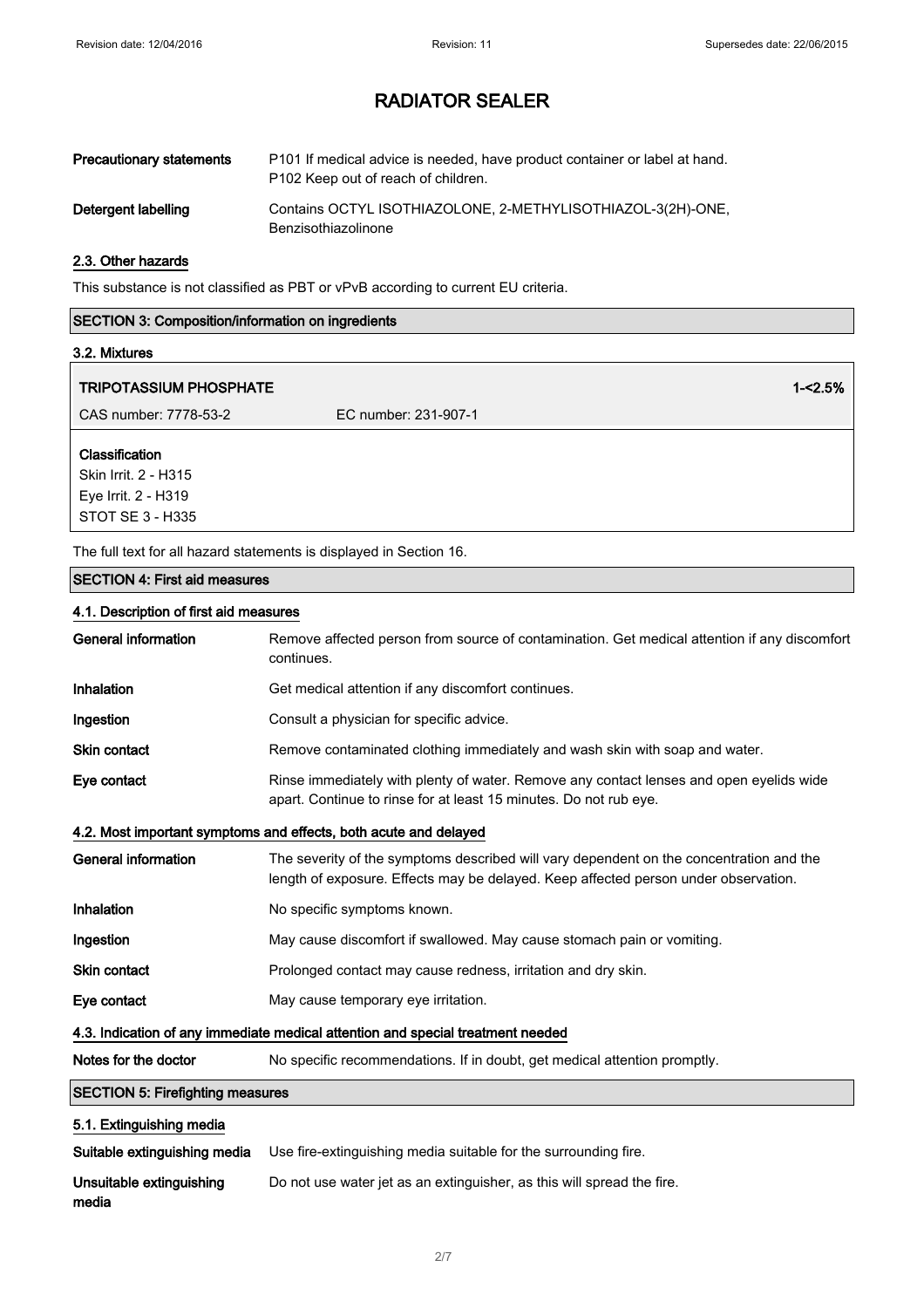| 5.2. Special hazards arising from the substance or mixture |                                                                                                                                                                                                                                                                                                                                                                        |
|------------------------------------------------------------|------------------------------------------------------------------------------------------------------------------------------------------------------------------------------------------------------------------------------------------------------------------------------------------------------------------------------------------------------------------------|
| Specific hazards                                           | Not relevant. No unusual fire or explosion hazards noted.                                                                                                                                                                                                                                                                                                              |
| <b>Hazardous combustion</b><br>products                    | No known hazardous decomposition products.                                                                                                                                                                                                                                                                                                                             |
| 5.3. Advice for firefighters                               |                                                                                                                                                                                                                                                                                                                                                                        |
| Protective actions during<br>firefighting                  | No specific firefighting precautions known.                                                                                                                                                                                                                                                                                                                            |
| Special protective equipment<br>for firefighters           | Leave danger zone immediately.                                                                                                                                                                                                                                                                                                                                         |
| <b>SECTION 6: Accidental release measures</b>              |                                                                                                                                                                                                                                                                                                                                                                        |
|                                                            | 6.1. Personal precautions, protective equipment and emergency procedures                                                                                                                                                                                                                                                                                               |
| <b>Personal precautions</b>                                | For personal protection, see Section 8. In case of spills, beware of slippery floors and<br>surfaces.                                                                                                                                                                                                                                                                  |
| 6.2. Environmental precautions                             |                                                                                                                                                                                                                                                                                                                                                                        |
| <b>Environmental precautions</b>                           | Collect and dispose of spillage as indicated in Section 13.                                                                                                                                                                                                                                                                                                            |
| 6.3. Methods and material for containment and cleaning up  |                                                                                                                                                                                                                                                                                                                                                                        |
| Methods for cleaning up                                    | For waste disposal, see Section 13. Wear protective clothing as described in Section 8 of this<br>safety data sheet. Provide adequate ventilation. Contain spillage with sand, earth or other<br>suitable non-combustible material. Avoid the spillage or runoff entering drains, sewers or<br>watercourses. Absorb spillage with non-combustible, absorbent material. |
| 6.4. Reference to other sections                           |                                                                                                                                                                                                                                                                                                                                                                        |
| Reference to other sections                                | Collect and dispose of spillage as indicated in Section 13. For personal protection, see<br>Section 8.                                                                                                                                                                                                                                                                 |
| <b>SECTION 7: Handling and storage</b>                     |                                                                                                                                                                                                                                                                                                                                                                        |
| 7.1. Precautions for safe handling                         |                                                                                                                                                                                                                                                                                                                                                                        |
| Usage precautions                                          | Read and follow manufacturer's recommendations. Good personal hygiene procedures should<br>be implemented. Wash hands and any other contaminated areas of the body with soap and<br>water before leaving the work site. Avoid contact with eyes. Avoid eating, drinking and<br>smoking when using the product.                                                         |
|                                                            | 7.2. Conditions for safe storage, including any incompatibilities                                                                                                                                                                                                                                                                                                      |
| <b>Storage precautions</b>                                 | Keep containers upright. Store in tightly-closed, original container.                                                                                                                                                                                                                                                                                                  |
| 7.3. Specific end use(s)                                   |                                                                                                                                                                                                                                                                                                                                                                        |
| Specific end use(s)                                        | The identified uses for this product are detailed in Section 1.2.                                                                                                                                                                                                                                                                                                      |
| <b>SECTION 8: Exposure Controls/personal protection</b>    |                                                                                                                                                                                                                                                                                                                                                                        |
| 8.1. Control parameters                                    |                                                                                                                                                                                                                                                                                                                                                                        |
|                                                            |                                                                                                                                                                                                                                                                                                                                                                        |

Occupational exposure limits

No exposure limits known for ingredient(s).

#### 8.2. Exposure controls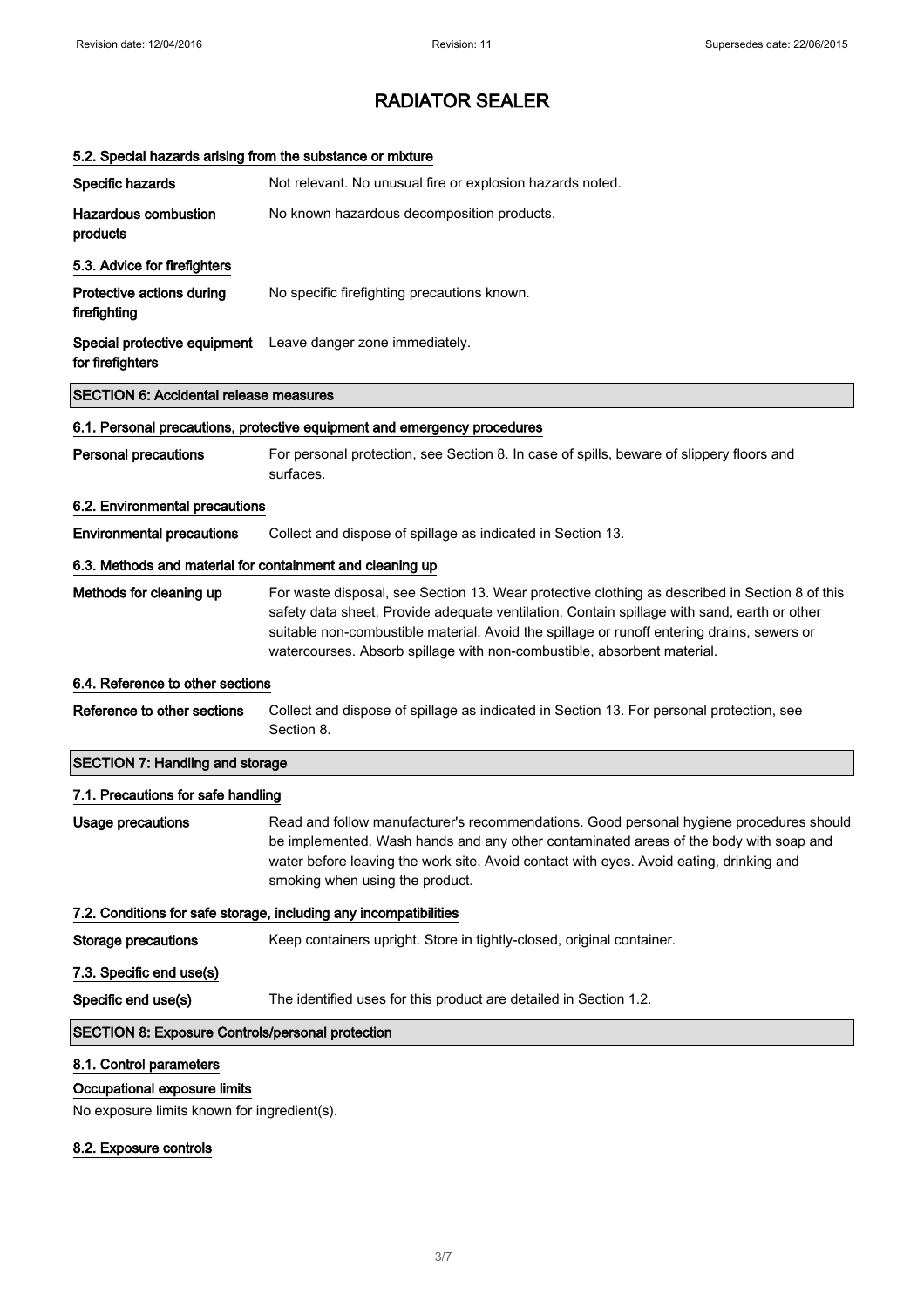#### Protective equipment



| <b>Respiratory protection</b>       | Respiratory protection not required.                                                                                                                                                                                                                                       |
|-------------------------------------|----------------------------------------------------------------------------------------------------------------------------------------------------------------------------------------------------------------------------------------------------------------------------|
| Hygiene measures                    | Use engineering controls to reduce air contamination to permissible exposure level.                                                                                                                                                                                        |
| Other skin and body<br>protection   | Wear suitable protective clothing as protection against splashing or contamination.                                                                                                                                                                                        |
| Hand protection                     | Chemical-resistant, impervious gloves complying with an approved standard should be worn if<br>a risk assessment indicates skin contact is possible.                                                                                                                       |
| Eye/face protection                 | Eyewear complying with an approved standard should be worn if a risk assessment indicates<br>eye contact is possible. Unless the assessment indicates a higher degree of protection is<br>required, the following protection should be worn: Tight-fitting safety glasses. |
| Appropriate engineering<br>controls | No specific ventilation requirements. This product must not be handled in a confined space<br>without adequate ventilation.                                                                                                                                                |

### SECTION 9: Physical and Chemical Properties

2

### 9.1. Information on basic physical and chemical properties

| Appearance                                      | Coloured liquid.                |
|-------------------------------------------------|---------------------------------|
| Colour                                          | Brown.                          |
| Odour                                           | Characteristic.                 |
| <b>Odour threshold</b>                          | Not determined.                 |
| pH                                              | pH (diluted solution): 9.0-11.5 |
| <b>Melting point</b>                            | Not determined.                 |
| Initial boiling point and range                 | $>100^{\circ}$ C @              |
| Flash point                                     | $>100^{\circ}$ C                |
| <b>Evaporation rate</b>                         | Not determined.                 |
| Upper/lower flammability or<br>explosive limits | Not determined.                 |
| Vapour pressure                                 | Not determined.                 |
| Vapour density                                  | Not determined.                 |
| <b>Relative density</b>                         | 1.05 @ 20°c°C                   |
| Solubility(ies)                                 | Soluble in water.               |
| <b>Partition coefficient</b>                    | Not determined.                 |
| Auto-ignition temperature                       | Not determined.                 |
| <b>Decomposition Temperature</b>                | Not determined.                 |
| <b>Viscosity</b>                                | <200 cSt @ 20°C                 |
| <b>Oxidising properties</b>                     | Not available.                  |
| 9.2. Other information                          |                                 |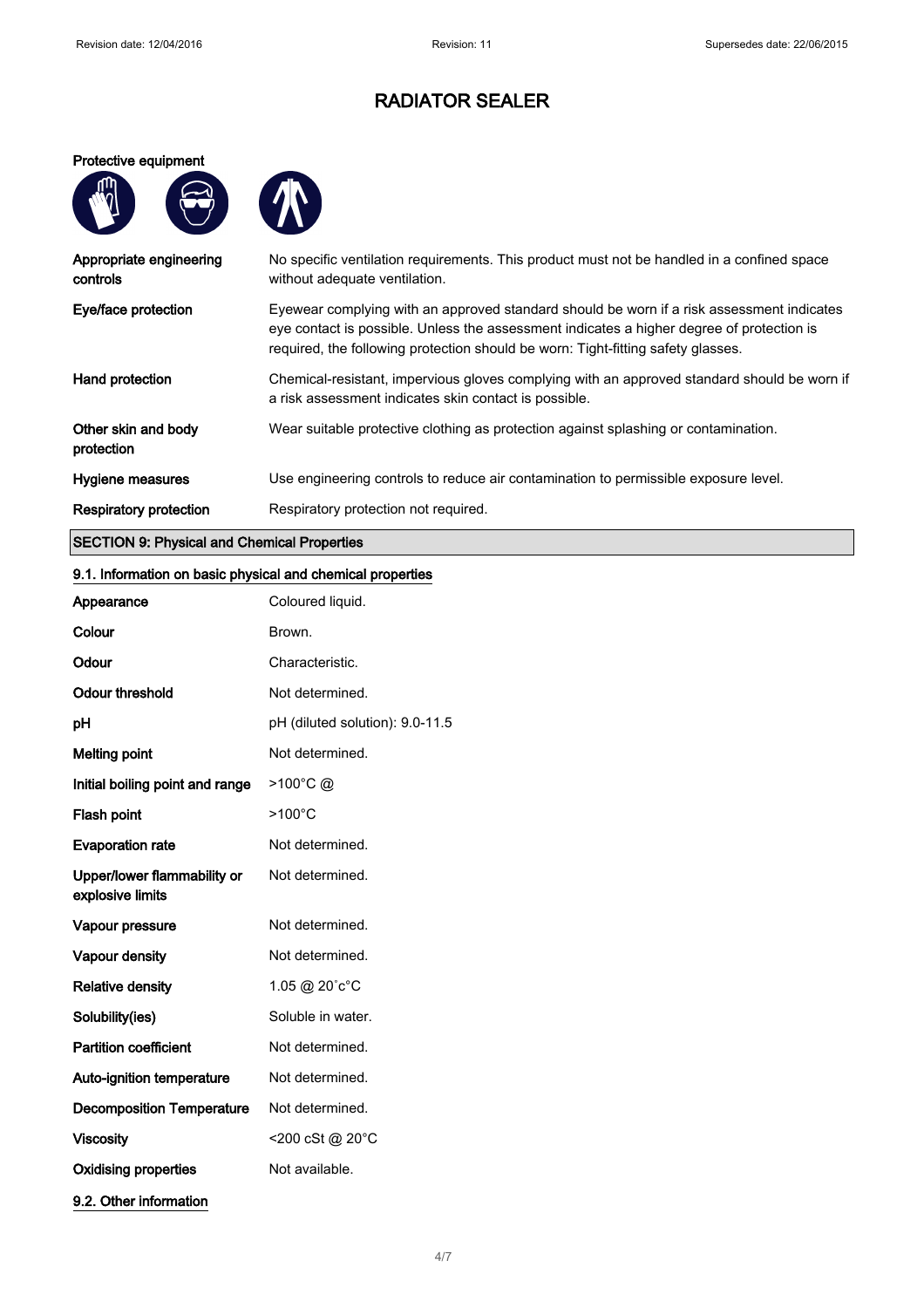| Other information                            | None.                                                                                                                                                       |
|----------------------------------------------|-------------------------------------------------------------------------------------------------------------------------------------------------------------|
| <b>SECTION 10: Stability and reactivity</b>  |                                                                                                                                                             |
| 10.1. Reactivity                             |                                                                                                                                                             |
| Reactivity                                   | There are no known reactivity hazards associated with this product.                                                                                         |
| 10.2. Chemical stability                     |                                                                                                                                                             |
| <b>Stability</b>                             | No particular stability concerns.                                                                                                                           |
| 10.3. Possibility of hazardous reactions     |                                                                                                                                                             |
| Possibility of hazardous<br>reactions        | Not applicable.                                                                                                                                             |
| 10.4. Conditions to avoid                    |                                                                                                                                                             |
| <b>Conditions to avoid</b>                   | Not relevant.                                                                                                                                               |
| 10.5. Incompatible materials                 |                                                                                                                                                             |
| Materials to avoid                           | No specific material or group of materials is likely to react with the product to produce a<br>hazardous situation.                                         |
| 10.6. Hazardous decomposition products       |                                                                                                                                                             |
| Hazardous decomposition<br>products          | Does not decompose when used and stored as recommended.                                                                                                     |
| <b>SECTION 11: Toxicological information</b> |                                                                                                                                                             |
| 11.1. Information on toxicological effects   |                                                                                                                                                             |
| <b>Toxicological effects</b>                 | No information available.                                                                                                                                   |
| Acute and chronic health<br>hazards          | Because of the product's quantity and composition, the health hazard is regarded as low.                                                                    |
| <b>SECTION 12: Ecological Information</b>    |                                                                                                                                                             |
| Ecotoxicity                                  | The product components are not classified as environmentally hazardous. However, large or<br>frequent spills may have hazardous effects on the environment. |
| 12.1. Toxicity                               |                                                                                                                                                             |
| Acute toxicity - fish                        | Not available.                                                                                                                                              |
| Acute toxicity - aquatic<br>invertebrates    | Not available.                                                                                                                                              |
| 12.2. Persistence and degradability          |                                                                                                                                                             |
|                                              | Persistence and degradability There are no data on the degradability of this product.                                                                       |
| 12.3. Bioaccumulative potential              |                                                                                                                                                             |
| <b>Bioaccumulative potential</b>             | No data available on bioaccumulation.                                                                                                                       |
| <b>Partition coefficient</b>                 | Not determined.                                                                                                                                             |
| 12.4. Mobility in soil                       |                                                                                                                                                             |
| Adsorption/desorption<br>coefficient         | Not available.                                                                                                                                              |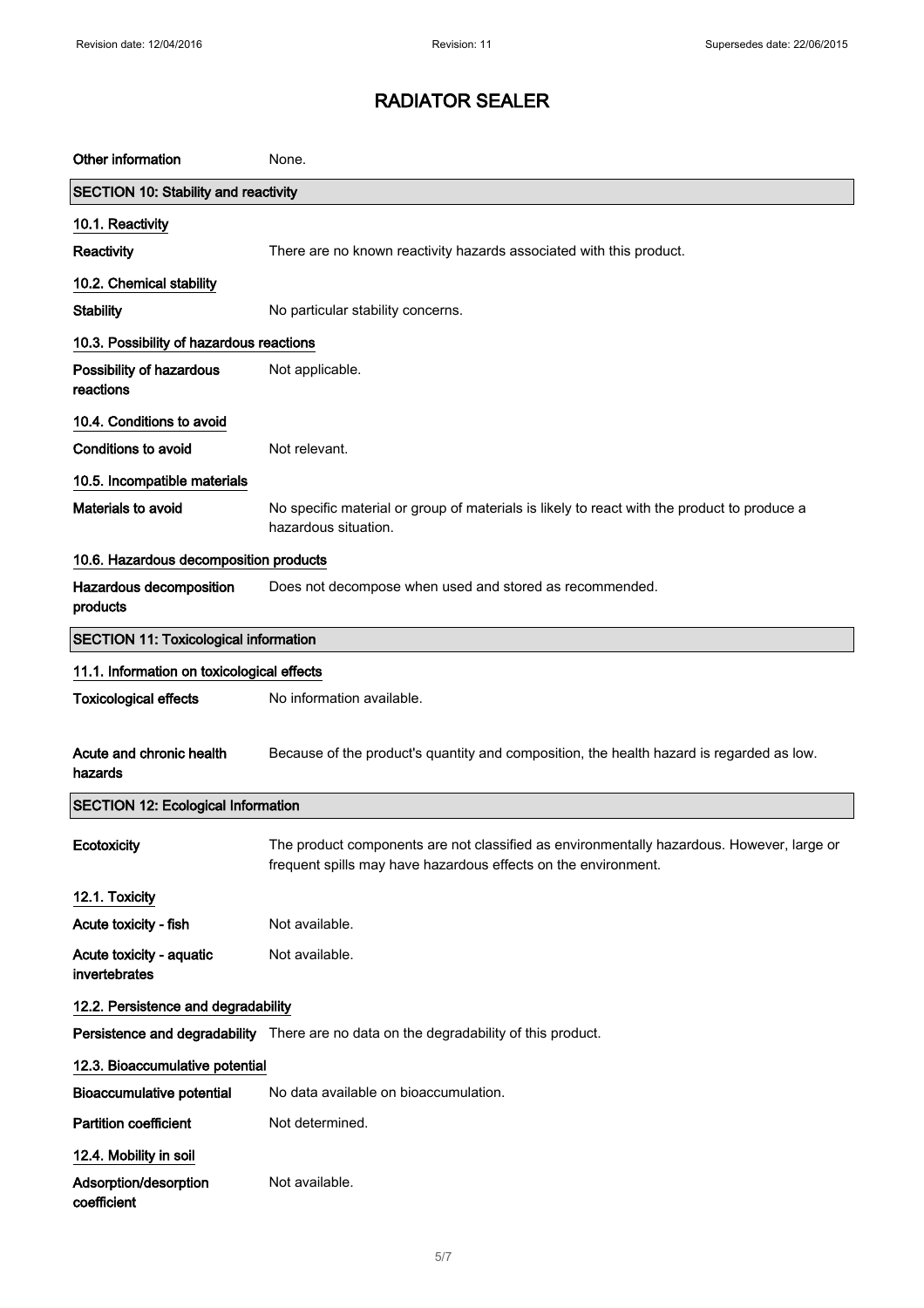| 12.5. Results of PBT and vPvB assessment                                                       |                                                                                                                                                                                                                                                                  |
|------------------------------------------------------------------------------------------------|------------------------------------------------------------------------------------------------------------------------------------------------------------------------------------------------------------------------------------------------------------------|
| Results of PBT and vPvB<br>assessment                                                          | This substance is not classified as PBT or vPvB according to current EU criteria.                                                                                                                                                                                |
| 12.6. Other adverse effects                                                                    |                                                                                                                                                                                                                                                                  |
| Other adverse effects                                                                          | Not available.                                                                                                                                                                                                                                                   |
| <b>SECTION 13: Disposal considerations</b>                                                     |                                                                                                                                                                                                                                                                  |
| 13.1. Waste treatment methods                                                                  |                                                                                                                                                                                                                                                                  |
| <b>General information</b>                                                                     | When handling waste, the safety precautions applying to handling of the product should be<br>considered.                                                                                                                                                         |
| <b>Disposal methods</b>                                                                        | Dispose of waste to licensed waste disposal site in accordance with the requirements of the<br>local Waste Disposal Authority. Absorb in vermiculite, dry sand or earth and place into<br>containers. Dispose of waste via a licensed waste disposal contractor. |
| <b>SECTION 14: Transport information</b>                                                       |                                                                                                                                                                                                                                                                  |
| General                                                                                        | The product is not covered by international regulations on the transport of dangerous goods<br>(IMDG, IATA, ADR/RID).                                                                                                                                            |
| 14.1. UN number                                                                                |                                                                                                                                                                                                                                                                  |
| Not applicable.                                                                                |                                                                                                                                                                                                                                                                  |
| 14.2. UN proper shipping name                                                                  |                                                                                                                                                                                                                                                                  |
| Not applicable.                                                                                |                                                                                                                                                                                                                                                                  |
| 14.3. Transport hazard class(es)                                                               |                                                                                                                                                                                                                                                                  |
| No transport warning sign required.                                                            |                                                                                                                                                                                                                                                                  |
| 14.4. Packing group                                                                            |                                                                                                                                                                                                                                                                  |
| Not applicable.                                                                                |                                                                                                                                                                                                                                                                  |
| 14.5. Environmental hazards                                                                    |                                                                                                                                                                                                                                                                  |
| Environmentally hazardous substance/marine pollutant<br>No.                                    |                                                                                                                                                                                                                                                                  |
| 14.6. Special precautions for user                                                             |                                                                                                                                                                                                                                                                  |
| Not applicable.                                                                                |                                                                                                                                                                                                                                                                  |
|                                                                                                | 14.7. Transport in bulk according to Annex II of MARPOL and the IBC Code                                                                                                                                                                                         |
| Transport in bulk according to Not applicable.<br>Annex II of MARPOL 73/78<br>and the IBC Code |                                                                                                                                                                                                                                                                  |
| <b>SECTION 15: Regulatory information</b>                                                      |                                                                                                                                                                                                                                                                  |
|                                                                                                | 15.1. Safety, health and environmental regulations/legislation specific for the substance or mixture                                                                                                                                                             |
| <b>National regulations</b>                                                                    | The Control of Substances Hazardous to Health Regulations 2002 (SI 2002 No. 2677) (as<br>amended).                                                                                                                                                               |
| <b>EU legislation</b>                                                                          | Regulation (EC) No 1907/2006 of the European Parliament and of the Council of 18<br>December 2006 concerning the Registration, Evaluation, Authorisation and Restriction of<br>Chemicals (REACH) (as amended).                                                   |

15.2. Chemical safety assessment